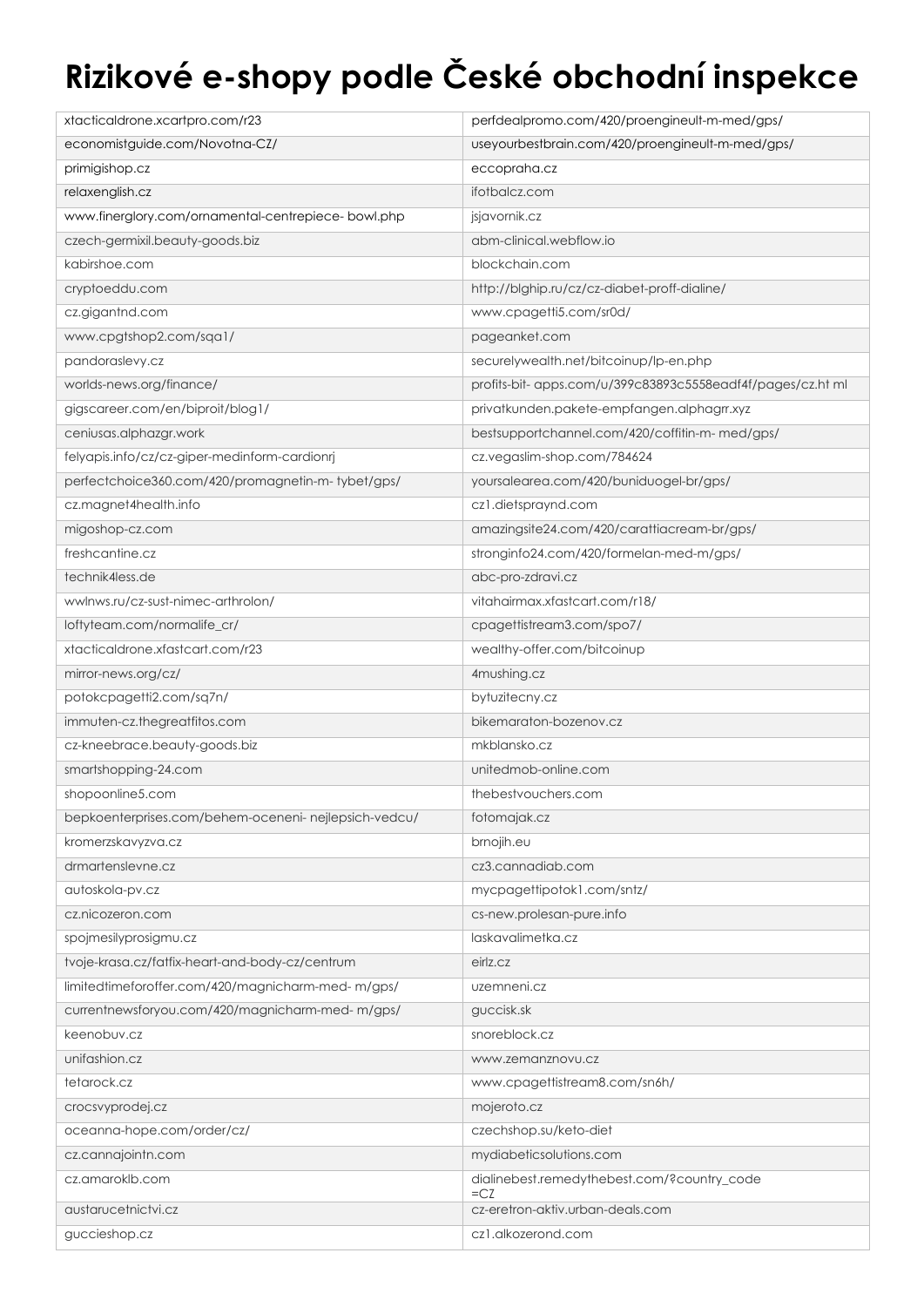| sleva.stores2020.net                                | keenvyprodej.cz                              |
|-----------------------------------------------------|----------------------------------------------|
| svethadu.cz                                         | pandora-akce.cz                              |
| annapolackova.cz                                    | zirovnice.eu                                 |
| rigthoffer24.com/420/movenol2-m-med/gps/            | a-cz-bright-skin.natural-sales.com           |
| worldtriviacenter.com/420/movenol2-m-med/gps/       | btcsystemsoftapp.com                         |
| cz2.cardimnd.com                                    | www.btc-czech.com/cz/                        |
| suricateeyes.cz                                     | cz2.wowbustlb.com                            |
| attest.cz                                           | yummy-yump.com                               |
| lekarnanaproudu.cz                                  | waxx.me                                      |
| cz-cardio-nrj.beauty-shopping.net                   | youreduspace.com/420/lingfluent-med/         |
| cloudcheats.cc                                      | cz.cannajointnd.com                          |
| american-supplements.cz                             | bestbtcoffers.com                            |
| vialeky.cz                                          | cz-eretron-aktiv.greatest-shop.com           |
| valicellicz.com                                     | sleva.outletonline2020.net                   |
| Imbnzwbu.greatsnarods.com                           | bitcoinsystemwebapp.com                      |
| suga-product.com/cz                                 | getfityourbody.com/420/levasanmaz-med-m/gps/ |
| flexaplus-24.com/cz                                 | lenkajuricova.cz                             |
| vitaminnatural.com                                  | ijinak.cz                                    |
| levasan-maxx2.com/cz/                               | vansobchod.cz                                |
| b92eegumoc.store                                    | studuj-burzu.cz                              |
| vova.com                                            | coolkick.cz                                  |
| akalendare.cz                                       | depilace-kosmetika-brno.cz                   |
| meussalus.cz                                        | bistrou2pratel.cz                            |
| zlamaniny.cz                                        | m-fitnessclub.cz                             |
| nimstore.cz                                         | andreasmidova.cz                             |
| voscb.cz                                            | vsevakci.cz                                  |
| vocalpast.com                                       | cz.insumednd.com                             |
| cz.coolboxshop.com                                  | kadernictvieso.cz                            |
| sleva.outletsale2020.com                            | cz.feizeripx.net                             |
| regall.cz                                           | tompolprojekt.cz                             |
| fashionlu.cz                                        | naplnkbelik.cz                               |
| fotoobrazy-job.cz                                   | bitcoinsystemwebsoft.com                     |
| denisablahova.cz                                    | btc-financer.com/cz/#                        |
| chonkyplushies.com                                  | cz.parazitolnd.com                           |
| comclone.com/cisteni-ceva-snizeni-czeska/index.html | bezpupku.cz                                  |
| cz.eenergylb.com                                    | cz.cannahypernd.com                          |
| cz.cannaprostnd.com                                 | perfektnisaty.cz                             |
| smartall.cz                                         | buyitnowcz.variconis-original.com            |
| inuivet.cz                                          | zilnimedci.com                               |
| cz.nicozerond.com                                   | lipox.cz                                     |
| boostwot.com                                        | tatincidetem.cz                              |
| tvarlitomysl.cz                                     | cz.cannabisoilnd.com                         |
| veterinamnichovice.cz                               | bitcoinsystemweb.com                         |
| darinahradska.cz                                    | europe2bitcoin.com/cz/                       |
| oss10plus.getitwhileitsthot.com                     | estersafranek.cz                             |
| cz4.ketodietnd.com                                  | cz2.cardimednd.com                           |
| bestbuyczech.myshopify.com                          | underarmourprodej.cz                         |
| eu.insidemarketdataevents.xyz                       | boxerkyprotebe.cz                            |
| lifemymall.com                                      | cz.adamourlb.com                             |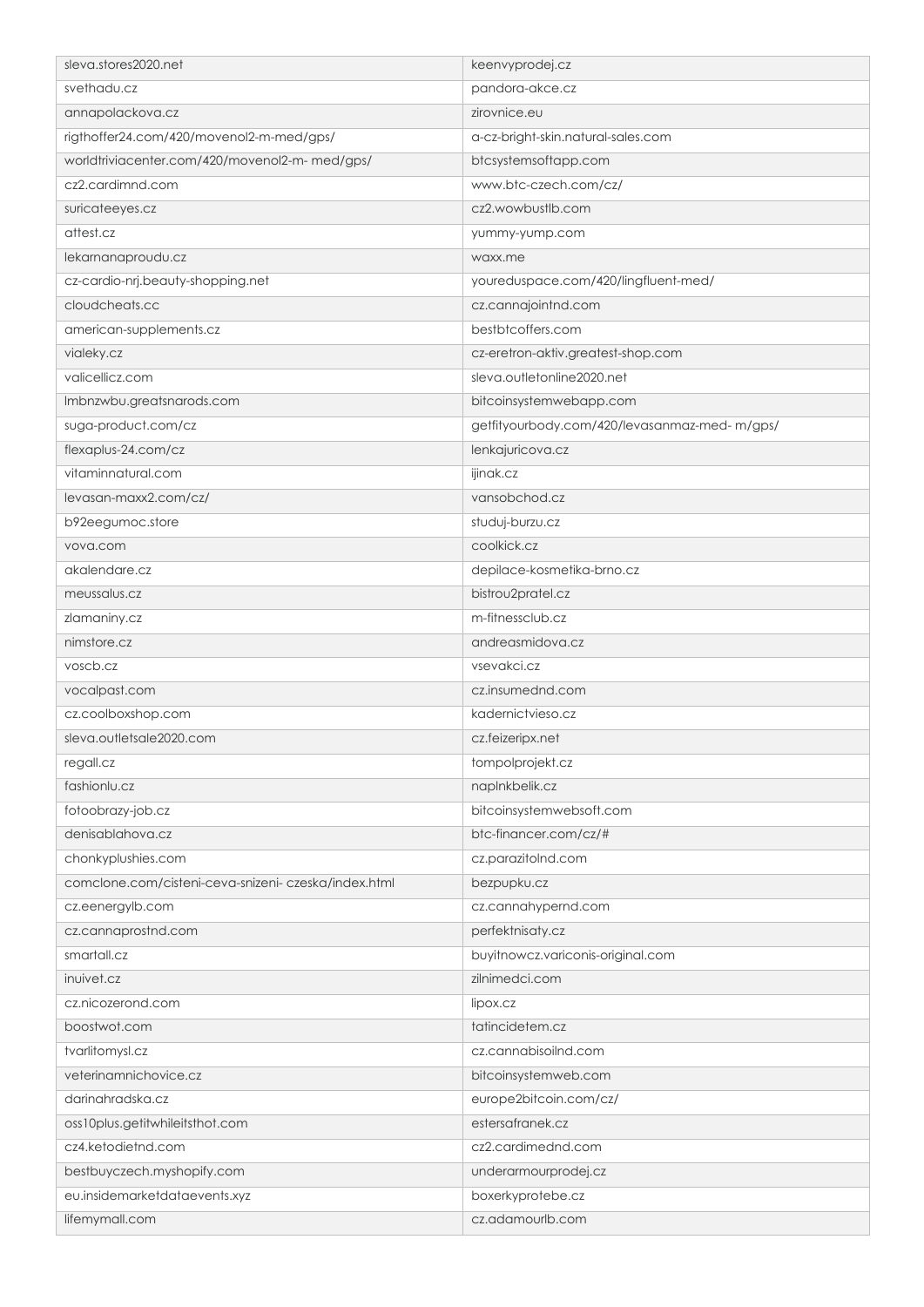| koronavirus.in                           | amorise.com                  |
|------------------------------------------|------------------------------|
| probaterie.cz                            | obchod2017.com               |
| faux.cz                                  | cz-novinky.website           |
| kafar.cz                                 | consumermathiepgoals.xyz     |
| radcesdkarty.cz                          | consumermarketdefinition.xyz |
| technet4u.cz                             | novinkucz.site               |
| salecz.fungonis-original.com             | novinky-cz.xyz               |
| audi-sport.cz                            | zozu.sk                      |
| cz.cleanvisionnd.com/?c=cz               | ZOZU.CZ                      |
| eccooutlet.cz                            | myshopolo.cz                 |
| calvil.cz                                | sydstones.com                |
| shopolo.cz                               | destinorama.net              |
| huglo.sk                                 | bestceler.cz                 |
| consumermatrends.xyz                     | kominiksich.cz               |
| rusko-na-tvar-kn95-sk.com                | vanslevne.cz                 |
| rouska-na-oblicej-kn95-cz.com            | centrum-cesta.cz             |
| lumeo.cz                                 | nowbeadmired.com             |
| lunzo.cz                                 | levne2020.com                |
| velomont.com                             | rouska-na-usta-cz.com        |
| rivalenti.cz                             | onpoint.cz                   |
| zizer.cz                                 | cpgtstream9.com/salv/        |
| diftheme.com                             | bornacnc.cz                  |
| solarnilampycz.com                       | dareabeauty.cz               |
| buyonlineto.world/Chocolite_czech/       | pandamax.cz                  |
| savsmagazin.cz                           | lottalovee.com               |
| www.cpagetti6.com/selb/                  | pomocsukolem.cz              |
| doktrin.cz                               | infrateplomer-cz.com         |
| cz.erogannd.com                          | lifeofatraderstories.com     |
| heart-tonic.org                          | libmyexz.smilewinter.com     |
| cz3.micinormnd.com                       | moje-lekarna.com             |
| https://iphnelvnpro.thingsyouuse.com/cz/ | chcemenapudu.cz              |
| pietrocucine.cz                          | pivokokes.cz                 |
| jitkacervenkova.cz                       | invplan.cz                   |
| vagonrock.cz                             | yoor.cz                      |
| novebytyvrchlabi.cz                      | fialkafest.cz                |
| i-healthy-beauty.com                     | pohodabrezany.cz             |
| buniko.cz                                | dodavatelautodilu.cz         |
| cz1.energy-saving-b0x.com                | xxlobchod.com                |
| dresyonline.cz                           | dreamchaserloveyourself.site |
| onesgos.com                              | homegaden.com                |
| vevio.cz                                 | huglo.cz                     |
| kameramankaltm.cz                        | tenisky.summerumen.com       |
| studiorelax-benatky.cz                   | mobigem.cz                   |
| wifi-camera.shop                         | cestovanijeradost.cz         |
| anteny-satelity-ezs.cz                   | trendprace.cz                |
| etershop.cz                              | malirstvidulik.cz            |
| malechastore.cz                          | prodej.in                    |
| jsdrazice.cz                             | luckydevil.xyz               |
| inoinfra.cz                              | jkprofistav.cz               |